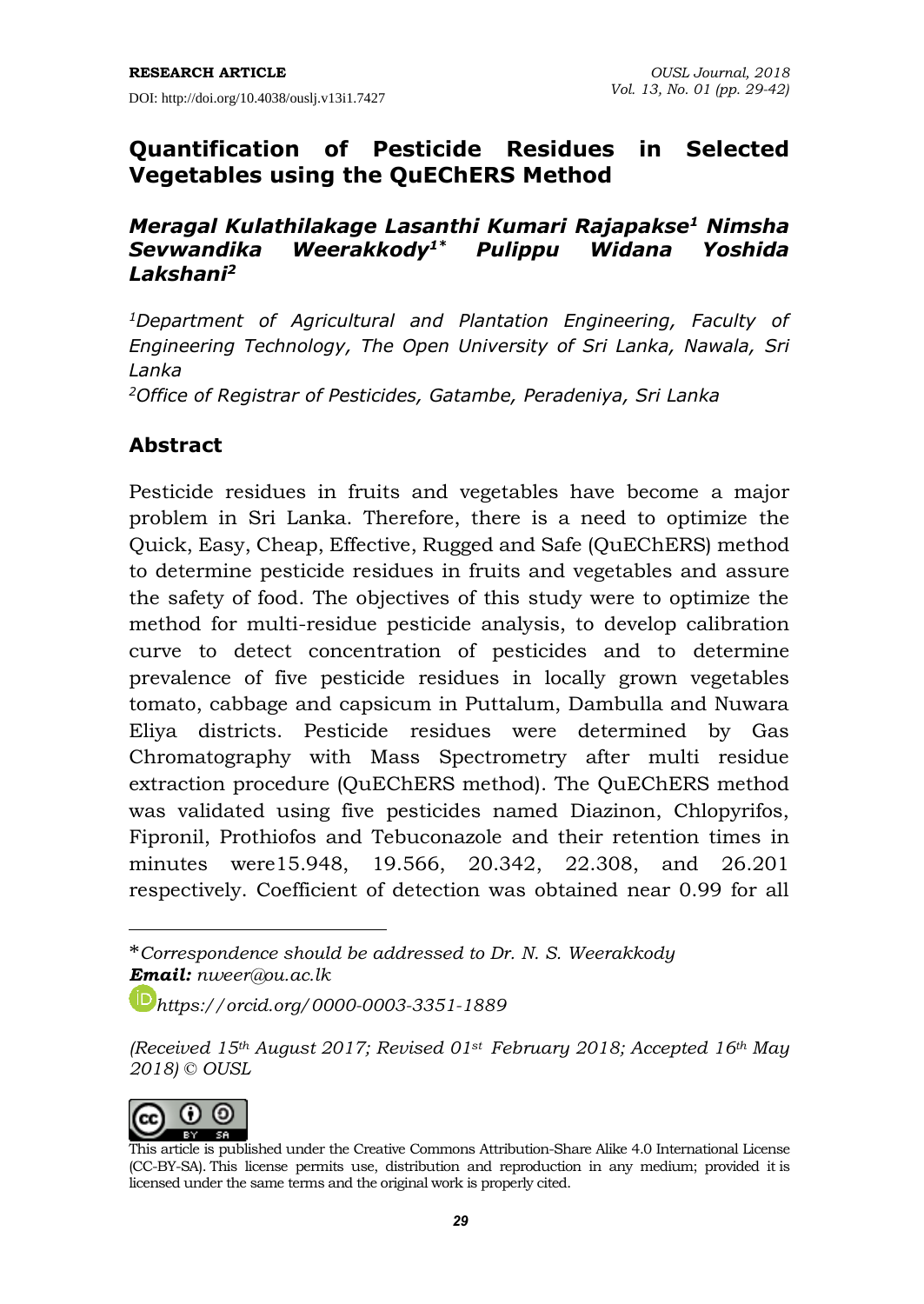tested standard pesticides confirming the accuracy of the test method. Out of 45 vegetables samples, 15 samples were detected with pesticide residues, either Chlopyrifos, Prothiofos or Tebuconazole. However, pesticide residual values were less than Maximum Residual Levels for all the tested pesticides. Tebuconazole was the mostly detected pesticide residue with 0.128 ppm and 0.052 ppm in tomato and cabbage collected from Matale and Puttlum districts respectively. Therefore, it is important to collect samples while obtaining farmer details including the type of pesticide applied, harvesting interval and frequency and application rate of pesticide for further study.

**Key Words:** Pesticide residues, vegetables, Gas Chromatography-Mass Spectrometry, QuEChERS

# **Introduction**

Vegetables are cultivated as seasonal and non-seasonal crops, mainly in the Yala and Maha seasons in Sri Lanka. Some areas of Nuwara Eliya and Kalpitiya grow vegetables in more than two seasons practicing intensive cultivation methods. Fresh vegetables are good a source of vitamins, minerals, fiber, and antioxidants. Therefore, vegetables have high demand throughout the year. With the green revolution, farmers are shifting from traditional varieties to cultivate high-yielding new-improved and hybrid varieties. Most of these varieties are highly vulnerable to pest and diseases. Therefore, farmers tend to use more pesticides. Most pest control strategies heavily depend on the type of pesticides used. Pesticides are chemical substances applied to crops at various stages of cultivation and during the post-harvest storage of crops. The use of pesticides is intended to prevent the destruction of food crops by controlling agricultural pests or unwanted plants and to improve plant quality (Gözde *et al*, 2014). Pesticides used in agriculture include insecticides, fungicides and herbicides. Pesticides are applied to crops throughout the world but they can be toxic and can thus be harmful to human health. More than 800 pesticides belonging to over 100 different chemical classes are used (Camino *et al*, 2011). In vegetable production, insecticides are used to control pest and fungicides to control diseases. In the Sri Lankan context, pesticides are directly applied to crops and some may still be present as residues in the vegetables after their harvest.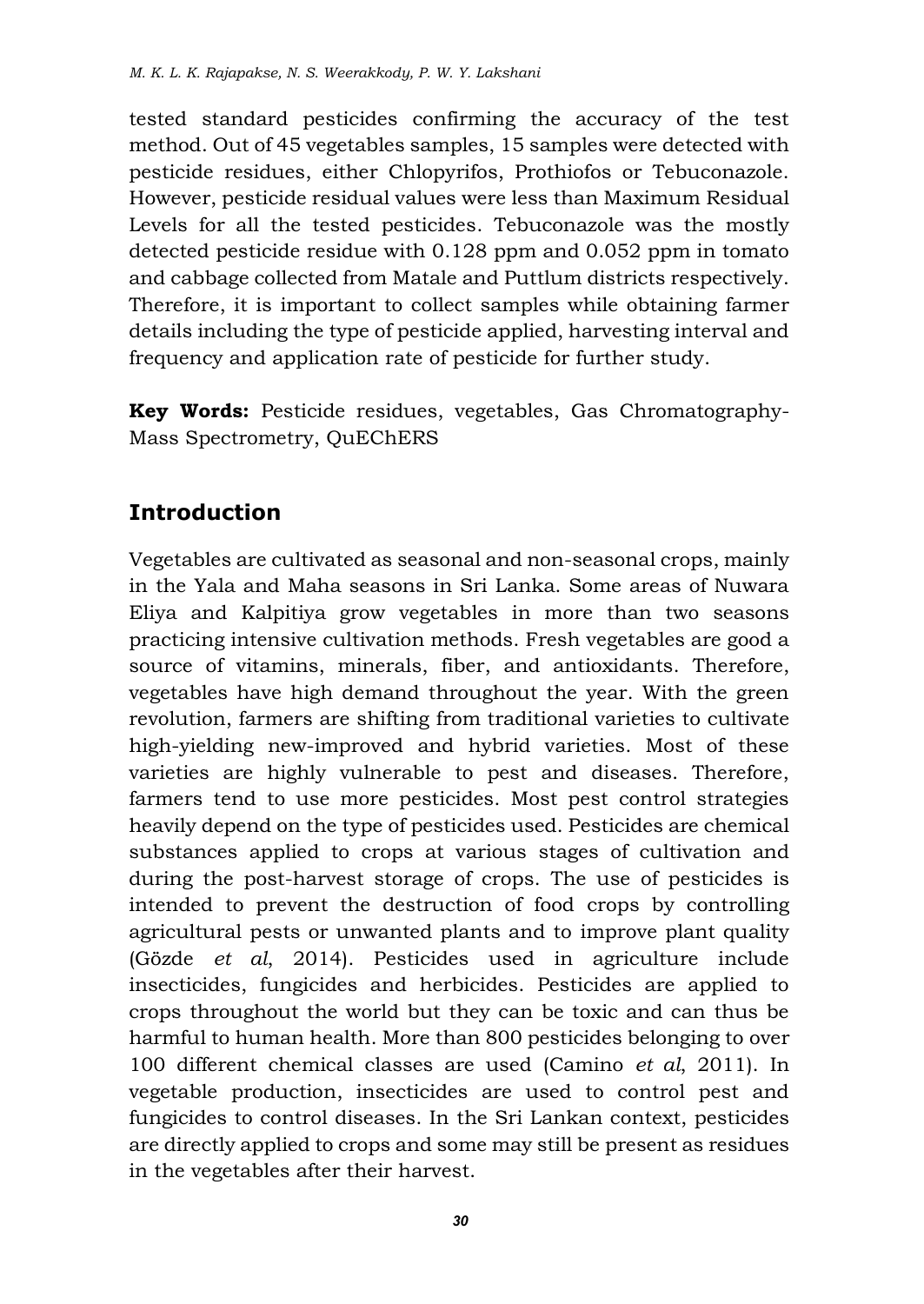Human intake of toxic substances due to pesticide residues in food commodities can be much higher than the intake of pesticide substances related to water consumption and air inhalation (Ewa *et al*. 2015). As food safety is among the first priorities in many countries, there is an increasing need for the determination of pesticide residues in various food commodities. The detection of pesticide residues in conventional food has important implications in the rational development and proper use of chemical pesticides, protecting the environment, human health, improving the quality and assuring the safety of agricultural produce by avoiding international trade disputes (Yan-Fei *et al*, 2014). A pesticide residual level in food has become a major problem worldwide due to their direct implication on human health and international trade (Blankson *et al*, 2016). The residual analysis of fruits and vegetables is an important requirement and responsibility for all food authorities to prevent toxic chemicals entering our bodies through the food chain. For toxic residual levels detection of pesticides in fruits and vegetables advance spectroscopic instruments like Gas Chromatography with Mass Spectrometry (GC/MS), Liquid Chromatography with Mass Spectrometry (LC/MS) are important. The pesticide residual detection method needed to be a Quick, Easy, Cheap, Effective, Rugged and Safe (QuEChERS) method which can be optimized for individual requirement. Yan-Fei Li *et al* (2014) developed QuEChERS with magnetic Nano particles gas chromatography tandem mass spectrometry to remove impurities and enhance the purifying effect. Further, Koesukwiwat *et al* (2011) developed the fast-low pressure gas chromatography triple quadrupole tandem mass spectrometry method. However, these sophisticated equipment are not available in Sri Lanka, hence the requirement for a quick, easy and safe methods which can be easily used in low-middle income countries.

The demand for organically grown food crops is expected to increase significantly in the years ahead as consumers become more concerned about pesticides residues in the human diet (Tietz, 1990). Diazinon, Chlopyrifos, Fipronil, Prothiofos and Tebuconazole are the most commonly used pesticides in Sri Lanka (Sumith 2005; DOA 2011, 2012, 2013, 2014, 2015). Therefore, there is a need to determine pesticide residues in fresh vegetables related to organophosphorus (OPP) mainly used in agriculture.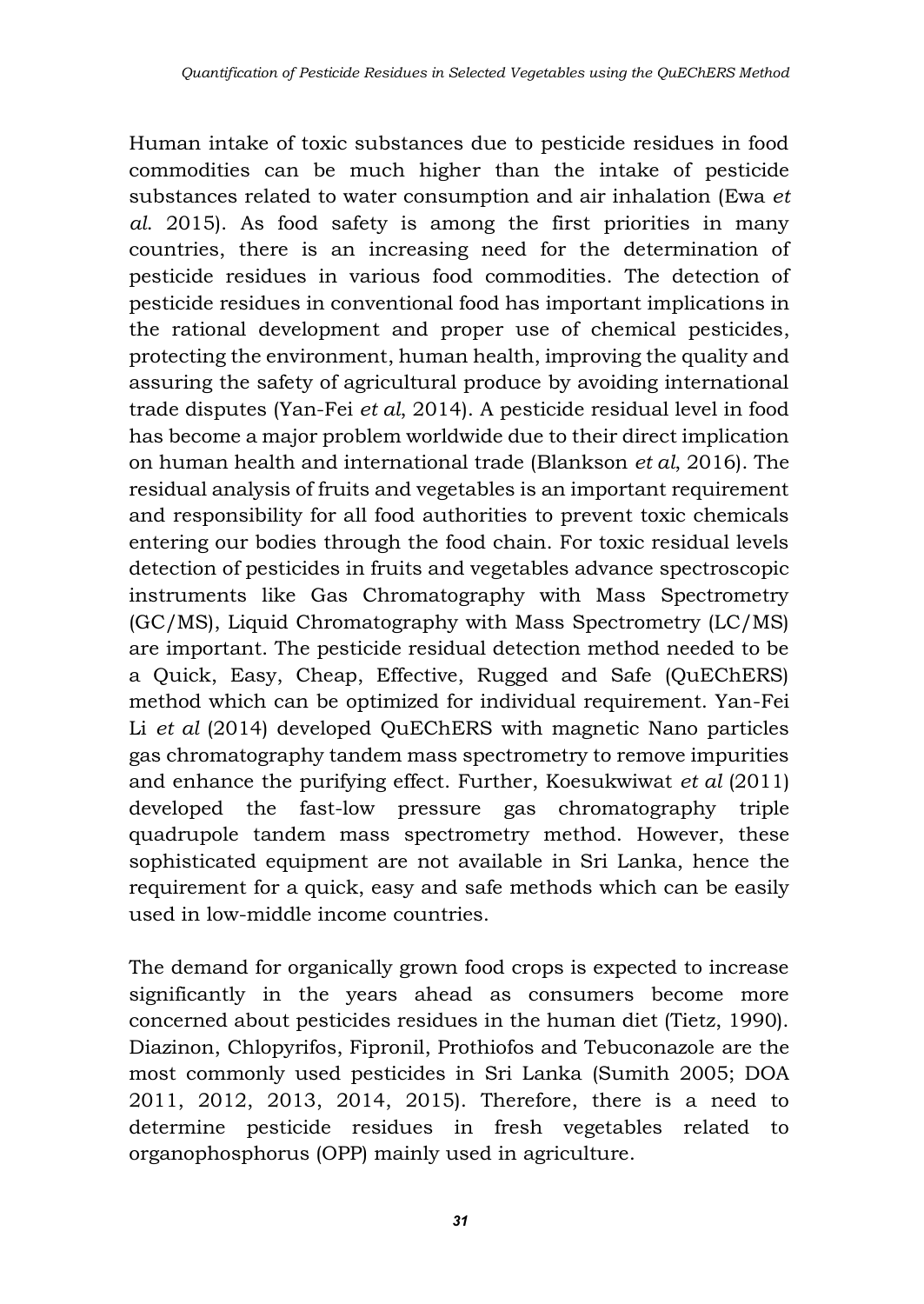The aim of this study was to investigate the pesticide residues in selected vegetables which have been collected from Nuwara Eliya, Matale and Puttalum markets. Pesticide residues were determined by Gas Chromatography with Mass Spectrometry (GC/MS). A multiresidue method QuEChERS was developed and described for simultaneous determination of five pesticides commonly used in crop protection.

### **Materials and Method**

*Preparation of standards and calibration curves* Stock solutions (500 mg/L) of Diazinon, Chlopyrifos, Fipronil, Prothiofos and Tebuconazole standards were prepared for the calibration of GC/MS (Sigma Aldrich, Germany). Pure standard taken out of the refrigerator (2-8 °C) and kept at room temperature till the standard reached the room temperature. Each standard 25 mg was weighted into 50 ml volumetric flask and volume was adjusted with HPLC grade acetone (Sigma Aldrich, USA). Labeled bottles were stored in the refrigerator at 4-6 °C.

Intermediate stock solution 50 mg/L was prepared by transferring 5.0 ml stock solution by using 5 ml bulb pipette into 50 ml volumetric flask and adjusted with HPLC grade acetone.

Primary working standard solution 5 mg/L was prepared by transferring 5.0 ml from each intermediate stock solution by using 5 ml bulb pipette into same 50 ml volumetric flask and the volume adjusted with HPLC grade acetone. Calibrations working standard concentrations 0.2, 0.5, 1.0, 1.5 and 2.0 mg/L were prepared into 10 ml volumetric flask. The level of detection (LOD) and recovery percentage were calculated as follows.

LOD = Lowest calibration level x final volume/weight use (per sample)

Recovery % = Calculated concentration/spiked concentration \*100

### *Sample Collection*

The locally grown vegetable sample of 1 kg was collected from local markets as presented in Table 1. All samples were immediately freezedried and stored in a deep freezer at - 20 °C until analysis.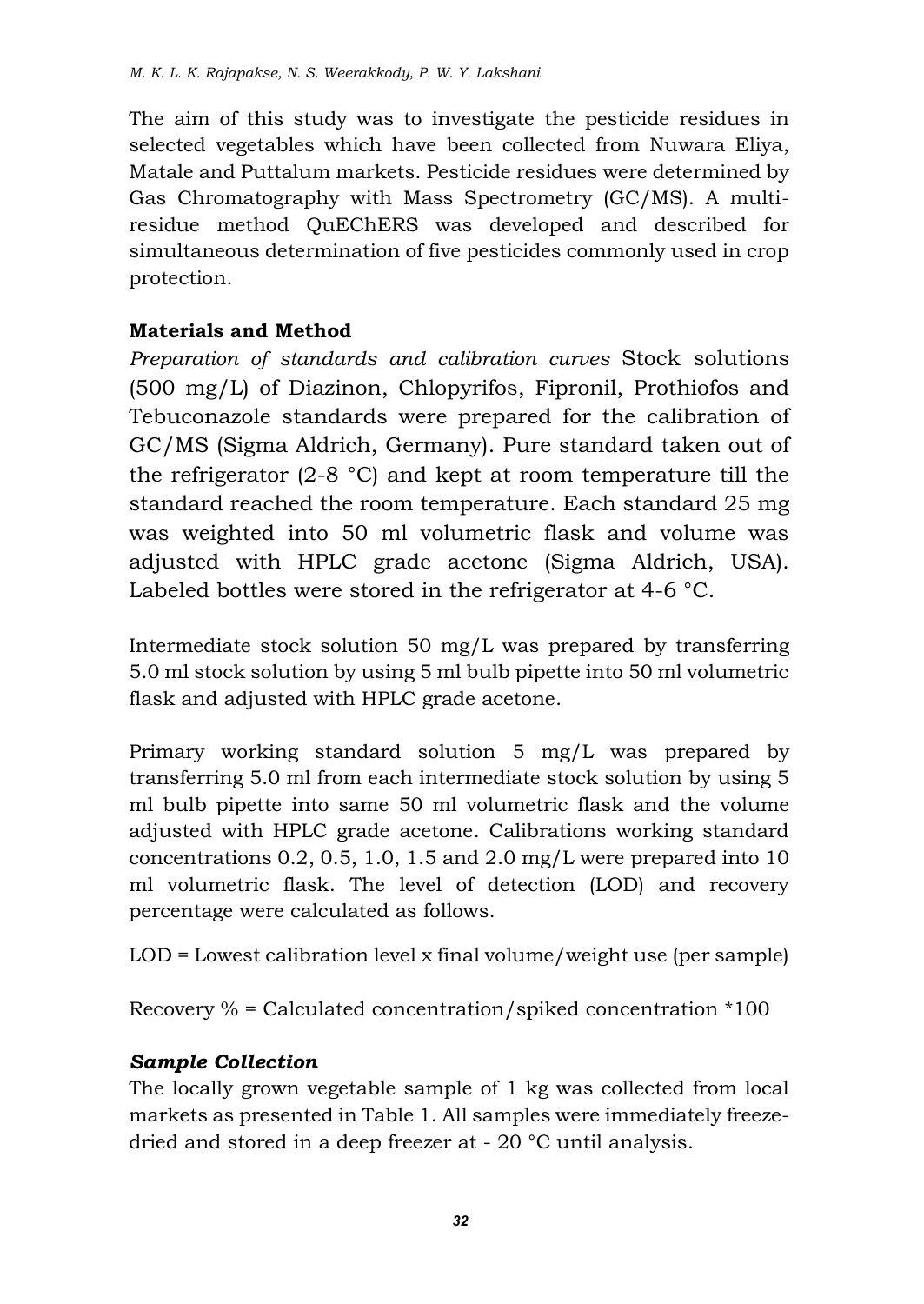| <b>District</b> | Location      | Field type | Vegetable                       |
|-----------------|---------------|------------|---------------------------------|
| Nuwara Eliya    | SithaEliya    | Market     | Cabbage,<br>Capsicum, Tomato    |
|                 | Shanthipura   | Market     | Cabbage,<br>Capsicum,<br>Tomato |
|                 | Kandapola     | Market     | Cabbage,<br>Capsicum,<br>Tomato |
|                 | Labukele      | Market     | Cabbage,<br>Capsicum,<br>Tomato |
|                 | Hanguranketha | Market     | Capsicum,<br>Cabbage,<br>Tomato |
| Matale          | Dambulla      | Market     | Capsicum,<br>Cabbage,<br>Tomato |
|                 |               | Market     | Cabbage,<br>Capsicum,<br>Tomato |
|                 |               | Market     | Cabbage,<br>Capsicum,<br>Tomato |
|                 |               | Market     | Capsicum,<br>Cabbage,<br>Tomato |
|                 |               | Market     | Capsicum,<br>Cabbage,<br>Tomato |
|                 |               |            |                                 |
| Puttalam        | Norochchole   | Market     | Capsicum,<br>Cabbage,<br>Tomato |
|                 | Mampuri       | Market     | Capsicum,<br>Cabbage,<br>Tomato |
|                 | Puttalim      | Market     | Cabbage,<br>Capsicum,<br>Tomato |
|                 | Kalpitiya     | Market     | Cabbage,<br>Capsicum,<br>Tomato |
|                 | Anamaduwa     | Market     | Cabbage,<br>Capsicum,<br>Tomato |

**Table 1**: - Locations of the vegetable samples collected from different districts

#### *Sample Preparation*

The laboratory samples of freeze-dried vegetables were thoroughly homogenized. Approximately 10 g sample was taken into a polypropylene centrifuge tube (50 mL) and the 100 µl and 200 µl of the 5.0 mg/L spiking mixture was added separately. The extraction procedure was followed as Gözde*et al*, (2014) and AOAC (2011) for the determination of pesticide residues based on fruits and vegetables by acetonitrile extraction and partitioning with magnesium sulphate. Acidified acetonitrile 10 ml was added into each tube and the content was shaken using vortex. Subsequently, the content of the salt kit was added. The mixture was immediately shaken for 1 min and centrifuged at 3000 rpm for 3 min. Afterwards total amount of acetonitrile fraction was transferred to 15 ml polypropylene tube containing 1200 mg of Magnesium Sulfate, 400 mg PSA (Primary Secondary Amine) and 400 mg of GCB (Graphitized Carbon Black).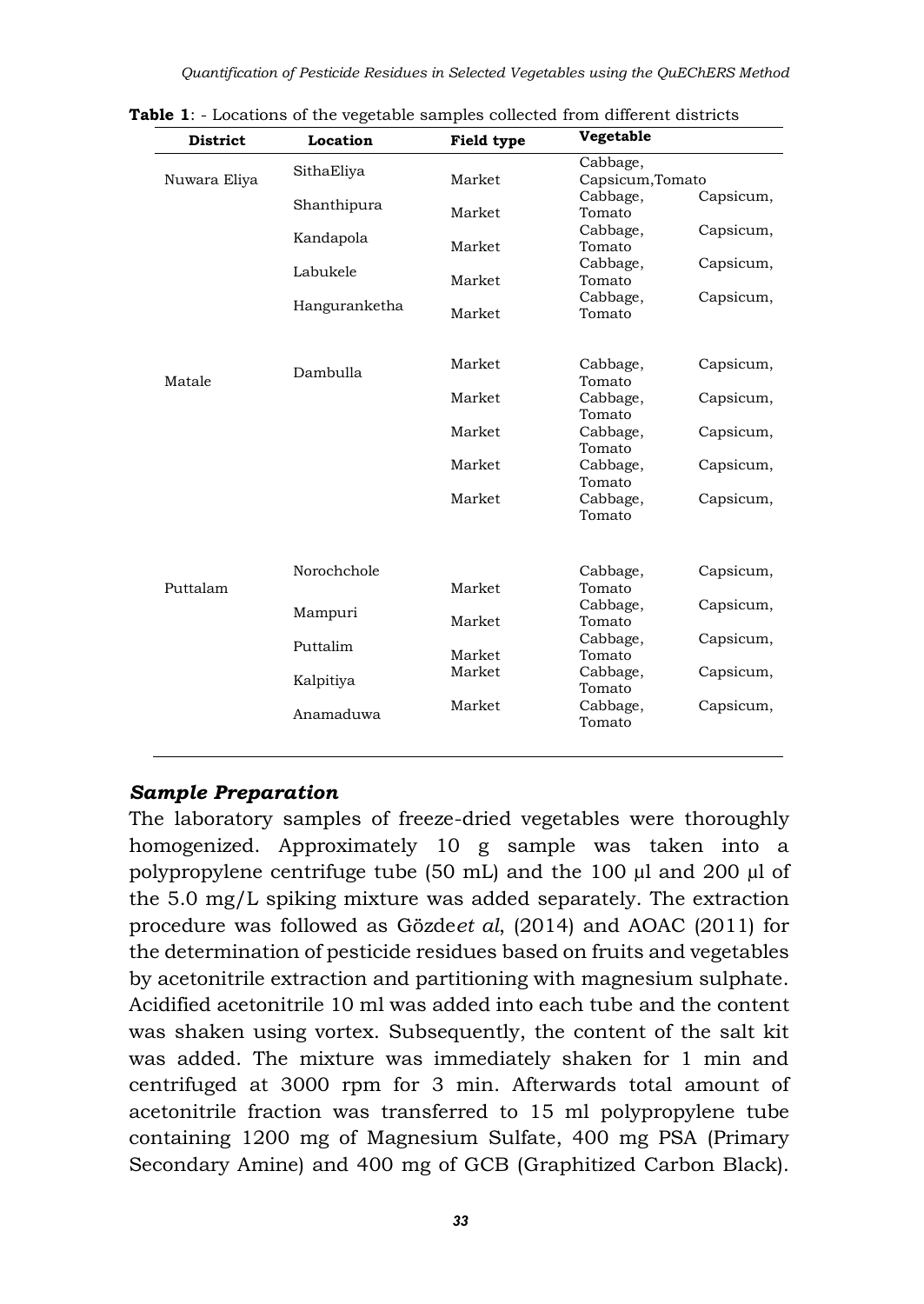The tube was vortexed for 1 min and centrifuged at 4000 rpm for 4 min. Finally total volume aliquot of the supernatant was transferred into glass round bottom flask and totally dried under nitrogen. Acetone 2 ml was added and dissolved in all the dried compounds and filtered through 0.45 µm PTFE filter. Content was transferred into glass auto sampler vial.

### *GC/MS Analyses*

Gaschromatography analysis was conducted on Agilent DB-35ms GC capillary Column,  $(30 \text{ m x } 0.25 \text{ mm}, 0.25 \text{ \mu m})$  with the following conditions: Helium was in constant flow mode, 2.0 ml/min; initial inlet temperature 80 °C ramp to 300 °C , with 8 min solvent delay, injection volume 1 µl with split less (20:1 split ratio), oven temperature program 80 (1 min), 10  $\degree$ C/min to 160  $\degree$ C (1 min), 6  $°C/min$  to 250 °C (1 min), 10 °C/min to 300 °C (2 min). Source, Quadruple and transfer line temperature were 230 °C, 150 °C and 300 °C respectively. The Mode SIM (Selected Ion Monitoring) and Multiplier Voltage were the Auto Tune Voltage.

Standards were injected to GC/MS continuously for three days with a proper sequence for validation of GC/MS. After completing the validation process calibration curves were prepared for five pesticides. Then samples were injected to GC/MS.

### *Data Analysis*

The quantitative residual values of Chlopyrifos, Diazinon, Fipronil, Prothiofos and Tebuconazole were reported using appropriate units as milligrams per kilograms (mg/kg) or ppm

Amount of Pesticide =  $\frac{Concentration}{\text{of sample solution (mg/u)} \times 2m} \times 1000 \text{ µl}}$  **Sample weight (g) 1000 (mg)**

### **Results and Discussion**

#### *Validation Results*

Retention times for each pesticide standard were obtained for the validation of the method. Retention times for calibration standards are shown in Table 2.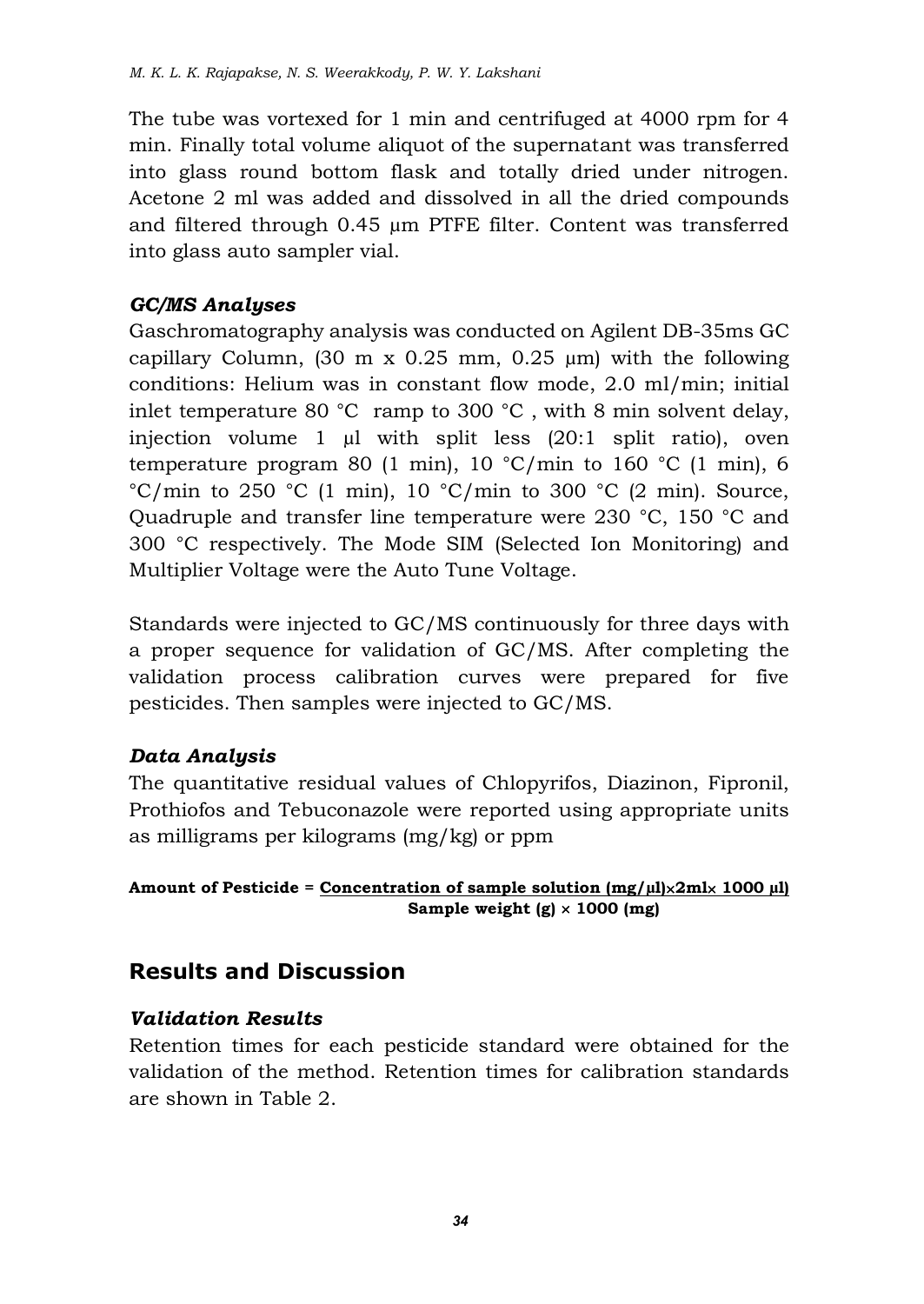| Calibration<br><b>Standard</b> | Retention<br>Time (RT) | Coefficient<br>of Detection<br>(r <sup>2</sup> ) | <b>LOD</b><br>with<br>Uncertainty<br>(mg/kg) | Average<br>recovery<br>(%) |  |
|--------------------------------|------------------------|--------------------------------------------------|----------------------------------------------|----------------------------|--|
| Diazinon                       | 15.946                 | 1.0000                                           | $0.04 \pm 0.0061$                            | 85.81                      |  |
| Chlopyrifos                    | 19.565                 | 0.9980                                           | $0.04 \pm 0.0067$                            | 86.58                      |  |
| Fipronil                       | 20.353                 | 0.9960                                           | $0.04 \pm 0.0065$                            | 82.56                      |  |
| Prothiofos                     | 22.308                 | 0.9990                                           | $0.04 \pm 0.0063$                            | 85.05                      |  |
| Tebuconazole                   | 26.179                 | 0.9980                                           | $0.04 \pm 0.0064$                            | 82.91                      |  |

**Table 2**. – Retention times for calibration chemical standards

The level of detection for all the pesticides was:

 $0.2x$  2/10=0.04 ppm or 0.04 mg/kg.

The average recovery percentage was: 82.56 - 86.58%.

Chromatogram for the five selected pesticides is showed in Fig.1. Different retention times were obtained for 5 different standard pesticides. The following standard pesticides peaks with their retention times were considered for the analysis of pesticide residuals of market sample analysis.



**Figure1**. Chromatogram for 5 selected standard pesticides

### *Pesticide Residue Levels in local vegetables in selected areas*

Pesticide residue levels of selected vegetables from Nuwara Eliya, Matale and Puttalam districts are shown in Table 3, 4 and 5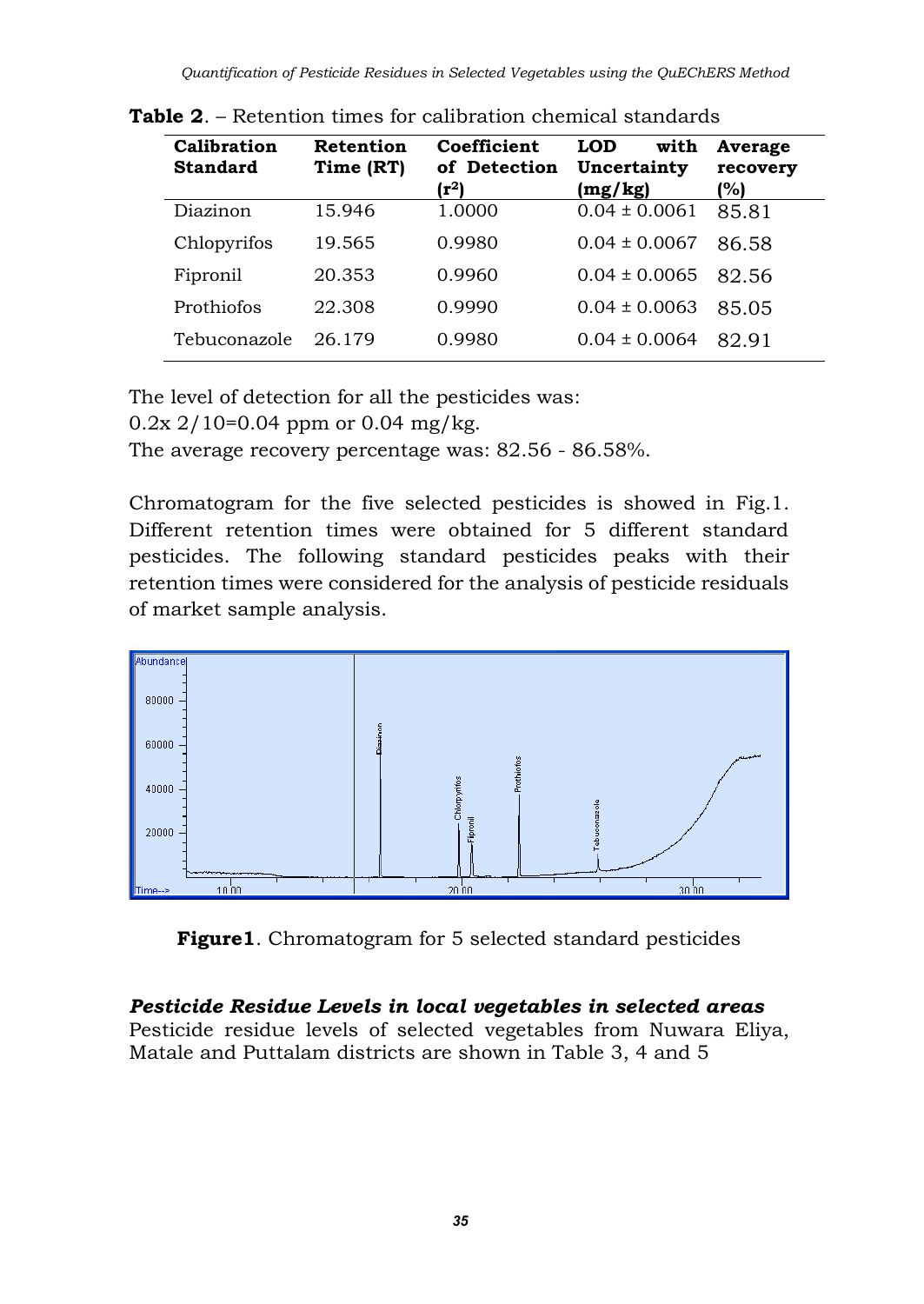| Sample No.        | Vegetable            | <b>Diazinon</b> | Chlorp<br>vrifos | Fipro<br>nil | Proth<br>iofos | Tebuconazole |
|-------------------|----------------------|-----------------|------------------|--------------|----------------|--------------|
| ROP/RV/16/2<br>00 | Tomato               | ND              | ND               | ND           | ND             | ND           |
| ROP/RV/16/2<br>01 | Tomato               | ND              | ND               | ND           | ND             | ND           |
| ROP/RV/16/2<br>02 | Tomato               | ND              | ND               | ND           | ND             | ND           |
| ROP/RV/16/3<br>53 | Tomato               | ND              | ND               | ND           | ND             | ND           |
| ROP/RV/16/4<br>88 | Tomato               | <b>ND</b>       | <b>ND</b>        | ND           | <b>ND</b>      | <b>ND</b>    |
| ROP/RV/16/2<br>03 | Cabbage<br>Cabbage   | ND              | ND               | ND           | ND             | ND           |
| ROP/RV/16/2<br>04 | Cabbage<br>Cabbage   | ND              | ND               | ND           | ND             | $0.052$ ppm  |
| ROP/RV/16/2<br>05 | Cabbage<br>Capsicum  | ND              | ND               | ND           | ND             | $0.052$ ppm  |
| ROP/RV/16/3<br>54 | Capsicum<br>Capsicum | ND              | <b>ND</b>        | <b>ND</b>    | ND             | ND           |
| ROP/RV/16/4<br>89 | Capsicum<br>Capsicum | ND              | ND               | ND           | ND             | ND           |
| ROP/RV/16/2<br>06 |                      | <b>ND</b>       | <b>ND</b>        | ND           | ND             | $0.054$ ppm  |
| ROP/RV/16/2<br>07 |                      | <b>ND</b>       | ND               | <b>ND</b>    | <b>ND</b>      | ND           |
| ROP/RV/16/2<br>08 |                      | ND              | ND               | ND           | ND             | ND           |
| ROP/RV/16/3<br>55 |                      | <b>ND</b>       | <b>ND</b>        | <b>ND</b>    | <b>ND</b>      | ND           |
| ROP/RV/16/4<br>90 |                      | ND              | ND               | ND           | ND             | ND           |

|          |  |  | Table 3. Pesticide residues in vegetables from the Nuwara Eliya |  |  |
|----------|--|--|-----------------------------------------------------------------|--|--|
| District |  |  |                                                                 |  |  |

Tebuconazole was detected in only 2 cabbage samples and a capsicum sample out of 15 vegetable samples analyzed from the Nuwara Eliya district. The residue content of tebuconazole in cabbage was 0.052 ppm and 0.054 ppm in capsicum. However, MRL of cabbage for tebuconazole was 1 mg/kg /1ppm (CODEX Alimentarius).

|  |  |  | <b>Table 4.</b> Pesticide residues in vegetables from the Matale District |  |  |  |  |
|--|--|--|---------------------------------------------------------------------------|--|--|--|--|
|--|--|--|---------------------------------------------------------------------------|--|--|--|--|

| Sample No.        | Vegetable | Diazi<br>non | Chlorpy<br>rifos | Fipronil  | Prothiofos        | Tebuconazole |
|-------------------|-----------|--------------|------------------|-----------|-------------------|--------------|
| ROP/RV/16/<br>370 | Tomato    | ND           | <b>ND</b>        | ND        | ND                | $0.128$ ppm  |
| ROP/RV/16/<br>371 | Tomato    | ND           | <b>ND</b>        | ND        | $0.068$ ppm       | ND           |
| ROP/RV/16/<br>372 | Tomato    | ND           | <b>ND</b>        | ND        | ND                | ND           |
| ROP/RV/16/<br>373 | Tomato    | <b>ND</b>    | <b>ND</b>        | <b>ND</b> | ND                | <b>ND</b>    |
| ROP/RV/16/<br>374 | Tomato    | ND           | <b>ND</b>        | ND        | $0.068$ ppm<br>ND | ND           |
|                   | Cabbage   | ND           | <b>ND</b>        | ND        |                   | ND           |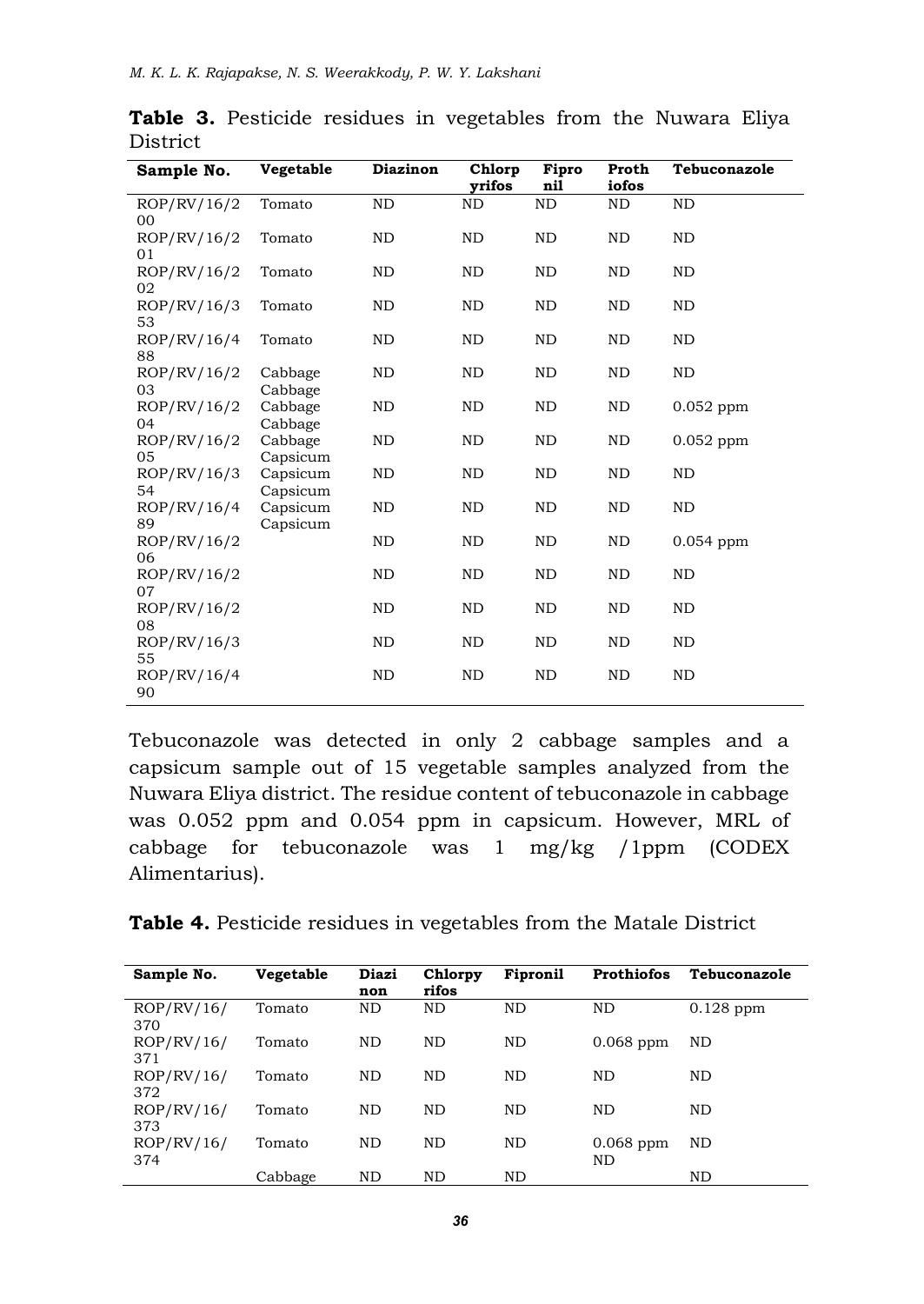| ROP/RV/16/<br>375 | Cabbage              | ND  | ND | ND | ND           | ND          |
|-------------------|----------------------|-----|----|----|--------------|-------------|
| ROP/RV/16/        |                      |     |    |    | ND           |             |
| 376<br>ROP/RV/16/ | Cabbage              | ND  | ND | ND | ND           | ND          |
| 377<br>ROP/RV/16/ | Cabbage              | ND  | ND | ND | ND           | ND          |
| 378               | Cabbage              | ND  | ND | ND |              | ND          |
| ROP/RV/16/<br>379 | Capsicum             | ND  | ND | ND | ND           | ND          |
| ROP/RV/16/        | Capsicum             |     |    |    | ND           |             |
| 380<br>ROP/RV/16/ | Capsicum<br>Capsicum | ND  | ND | ND | ND           | $0.104$ ppm |
| 381               | Capsicum             | ND  | ND | ND |              | ND          |
| ROP/RV/16/<br>382 |                      | ND  | ND | ND | 0.068<br>ppm | ND          |
| ROP/RV/16/        |                      |     |    |    | ND           |             |
| 383<br>ROP/RV/16/ |                      | ND. | ND | ND |              | $0.108$ ppm |
| 384               |                      |     |    |    |              |             |

Results showed that the prothiofos was detected in two tomato samples with 0.068 ppm and one capsicum sample having 0.068 ppm. While tebuconazole was detected in one tomato sample with 0.128 ppm and two capsicum sample with 0.104 ppm and 0.108 ppm respectively among 15 vegetable samples analyzed from the Matale district. However, MRL of tomato for tebuconazole was 0.7 mg/kg or 0.7 ppm (CODEX Alimentarius).

| Sample No.        | <b>Vegetable</b> | Diazi<br>non | Chlorpyr<br>ifos | Fipronil  | <b>Prothiofos</b> | Tebuconazole      |
|-------------------|------------------|--------------|------------------|-----------|-------------------|-------------------|
| ROP/RV/16/        | Tomato           | ND           | ND               | ND        | ND                | ND                |
| 303               |                  |              |                  |           |                   |                   |
| ROP/RV/16/        | Tomato           | ND           | ND               | ND.       | ND                | ND                |
| 304               |                  |              |                  |           |                   |                   |
| ROP/RV/16/        | Tomato           | ND           | ND               | ND.       | ND                | <b>ND</b>         |
| 305               |                  |              |                  |           |                   |                   |
| ROP/RV/16/        | Tomato           | ND           | ND               | ND.       | ND                | ND                |
| 306               |                  |              |                  |           |                   |                   |
| ROP/RV/16/        | Tomato           | ND           | ND               | ND        | ND                | ND                |
| 307               |                  |              |                  |           |                   |                   |
| ROP/RV/16/        | Cabbage          | ND           | 0.048            | ND.       | ND                | ND                |
| 308               |                  |              | ppm              |           |                   |                   |
| ROP/RV/16/        | Cabbage          | ND           | ND               | ND.       | ND                | $0.052$ ppm       |
| 309               |                  |              |                  |           |                   | $0.052$ ppm       |
| ROP/RV/16/<br>310 | Cabbage          | ND           | ND               | <b>ND</b> | ND                | ND                |
|                   |                  |              | ND               | <b>ND</b> | ND                |                   |
| ROP/RV/16/<br>311 | Cabbage          | ND           |                  |           |                   | $0.052$ ppm<br>ND |
| ROP/RV/16/        | Cabbage          | ND           | ND               | ND.       | ND                |                   |
| 312               |                  |              |                  |           |                   | $0.052$ ppm       |
|                   |                  | ND           | ND               | <b>ND</b> | ND                | ND                |
|                   |                  |              |                  |           |                   |                   |

**Table 5**. Pesticide residues in vegetables from the Puttalam District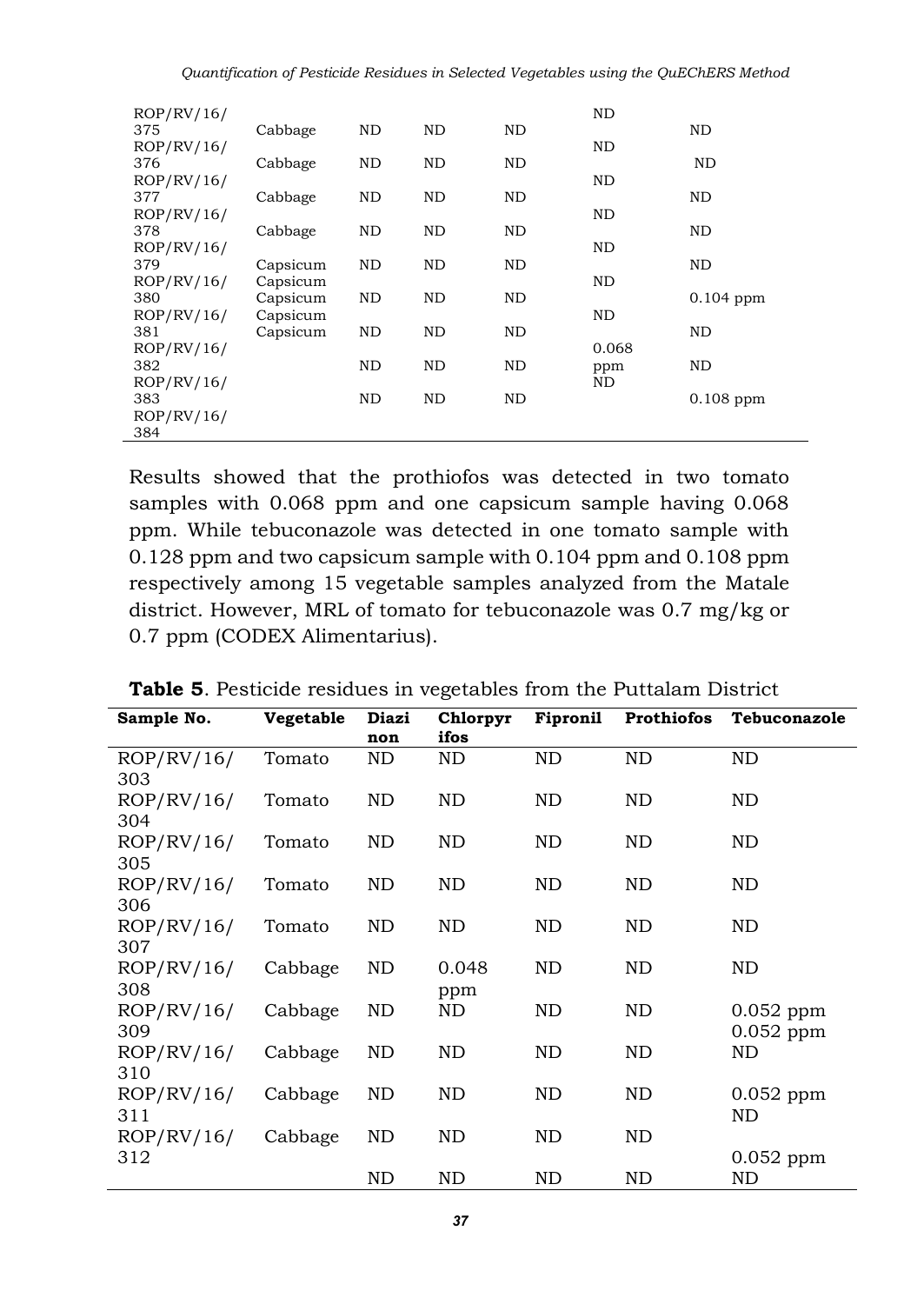|  |  |  |  |  |  |  | M. K. L. K. Rajapakse, N. S. Weerakkody, P. W. Y. Lakshani |  |  |  |  |
|--|--|--|--|--|--|--|------------------------------------------------------------|--|--|--|--|
|--|--|--|--|--|--|--|------------------------------------------------------------|--|--|--|--|

| ND |
|----|
|    |
|    |
| ND |
|    |
|    |
|    |
|    |
|    |
|    |
|    |
|    |

The data of Table 5 showed that the chlorpyrifos was detected in one cabbage sample with one capsicum sample having the same amount of 0.048 ppm. Tebuconazole content 0.052 ppm was detected in three cabbage samples and one capsicum sample among 15 vegetable samples analyzed from the Puttalam district. Interestingly, Tebuconazole in cabbage and tomato samples did not exceed the MRL 1.0 ppm and 0.7 values respectively specified by CODEXs. Similarly, Tebuconazole in tomato did not exceed the global MRL 1.3 ppm and EU MRL 0.9 ppm as specified. However, MRLs for other pesticides for cabbage, tomato and capsicum were not found in the relevant literature except as shown in Table 5 for the comparison of our data. None of the tested samples showed the presence of Diazinon chemical residue. We did not detect chlorpyrifos in our tested tomato samples from the three different districts, Amadoudiop *et al* (2016) reported the presence of higher chlorpyrifos residuals 0.037 ppm and 0.05 ppm in tomato collected from Camberena and Malika of Niayes Zone Senegal. Chlorpyrifos was only detected in 2 samples of cabbage and capsicum with a figure below MRLS 0.048 ppm level found in the Puttalam district out of 45 samples tested in our study. However, according to Blankson *et al* (2016) chlorpyrifos was reported as the most frequently identified pesticide residue in 14% of the vegetables collected from the market Accra, Ghana.

|                          | <b>Cordex MRL</b> |        |                                  | <b>Global MRL</b> |                                                      |                               | EU MRL       |                          |                                               |
|--------------------------|-------------------|--------|----------------------------------|-------------------|------------------------------------------------------|-------------------------------|--------------|--------------------------|-----------------------------------------------|
|                          | Toma              | Capsi. |                                  | Cabb. Toma.       | Capsi.                                               | Cabb.                         | Toma.        | Caps<br>                 | Cabb.                                         |
| Diazinon<br>Chlorpyrifos | 0.5<br>-          |        | 0.5                              | -<br>-            | $\overline{\phantom{0}}$<br>$\qquad \qquad -$        |                               | 0.01<br>0.01 | $\overline{\phantom{0}}$ | 0.05<br>0.01                                  |
| Fipronil<br>Prothiofos   | -                 |        | 0.02<br>$\overline{\phantom{0}}$ | -<br>-            | $\overline{\phantom{0}}$<br>$\overline{\phantom{0}}$ | $\overline{\phantom{0}}$<br>- |              |                          | $\qquad \qquad -$<br>$\overline{\phantom{0}}$ |
| Tebuconazole             | 0.7               |        | 1.0                              | 1.3               | $\qquad \qquad -$                                    | $\overline{\phantom{0}}$      | 0.9          |                          | $\overline{\phantom{0}}$                      |

|  | Table 6. Different MRL data |  |  |
|--|-----------------------------|--|--|
|--|-----------------------------|--|--|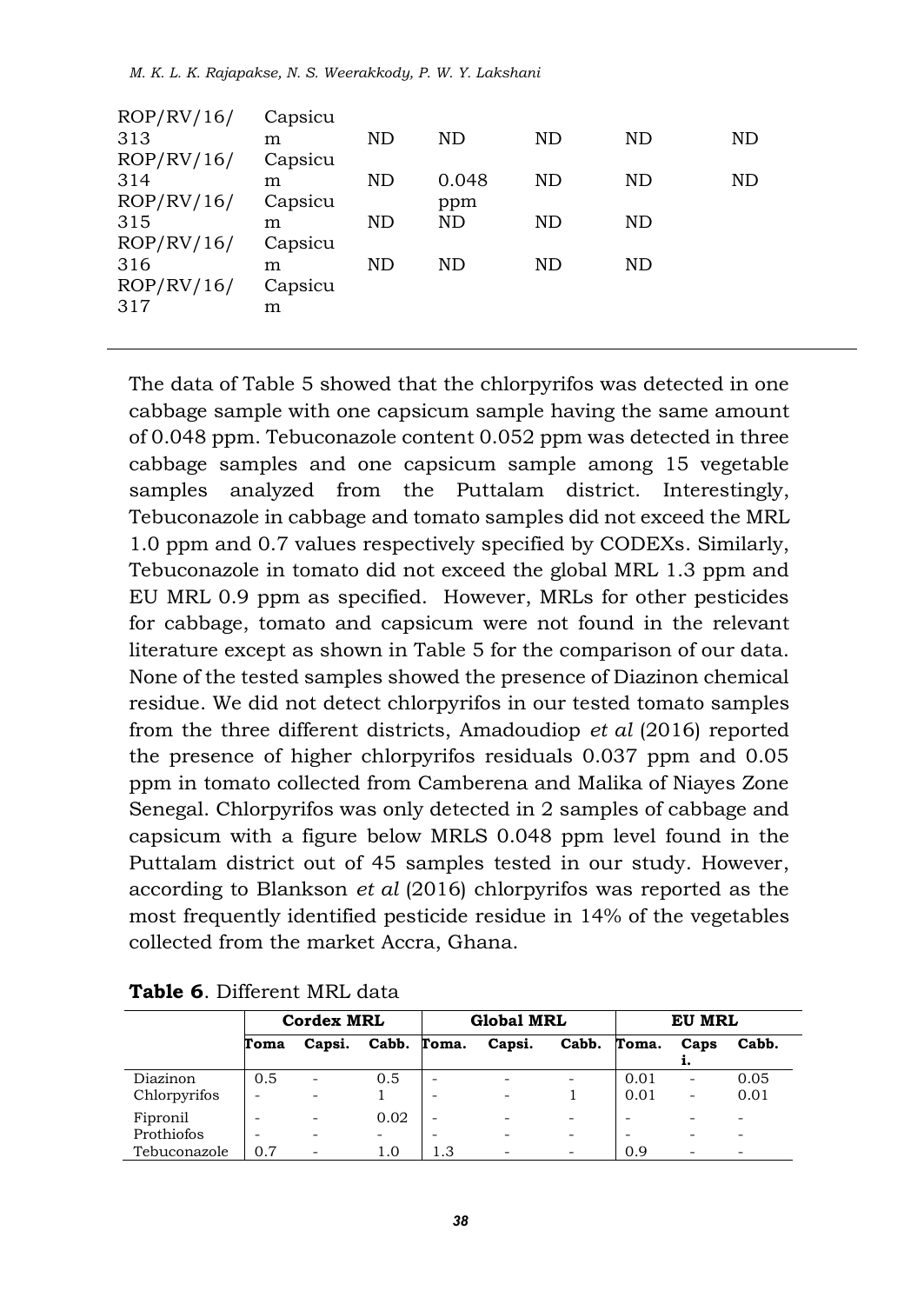Most of the experiments conducted worldwide interpreted the residue levels in the tested samples up to micro or nano gram per kg or mL level. Anastassiades *et al* (2007) showed that the limit of detection was up to ppb level and Nano gram/g level using the advances GC/MS, EI/MS and CI/MS. In the present experiment we used GC/MS which has a single quadruple, and which could detect a minimum of 0.04 ppm level, even though detected residue levels in the tested samples were below than the standard MRLs.

# **Conclusion**

Multi residue methodology showed to be very simple and rapid, requiring small sample sizes, minimizing solvent consumption resulting in low amount of hazardous waste. The utilization of Mass Spectrometric detection provided both quantitative information and confirmation of pesticide residues in cabbage. Out of 45 samples collected from three different districts, 15 samples detected significant values for Chlorpyrifos, Prothiofos and Tebuconazole. These values did not exceed MRL levels for cabbage and tomato.

For the purpose of this study samples were collected from markets where the sample origin was not known. Therefore, details of the farmers, occurrence of pest and disease and spectrum of pesticides usage, pre-harvest interval, and fertilizer usage are unknown. For further research purposes, samples should be collected from known sources where such details could be obtained. Moreover, there is a need to test samples for all possible pesticides.

# **Acknowledgements**

Author wish to acknowledge Dr. J.A. Sumith, Registrar of Pesticide, for giving the opportunity to carry out this experiment at the office of Registrar of Pesticides, Gatambe , Perdadeniya.

# **References**

AmadouDiop, Yérim M. Diop, Diène D. Thiaré, Fabrice Cazier, Serigne O. Sarr, Amaury Kasprowiak, David Landy, François Delattre,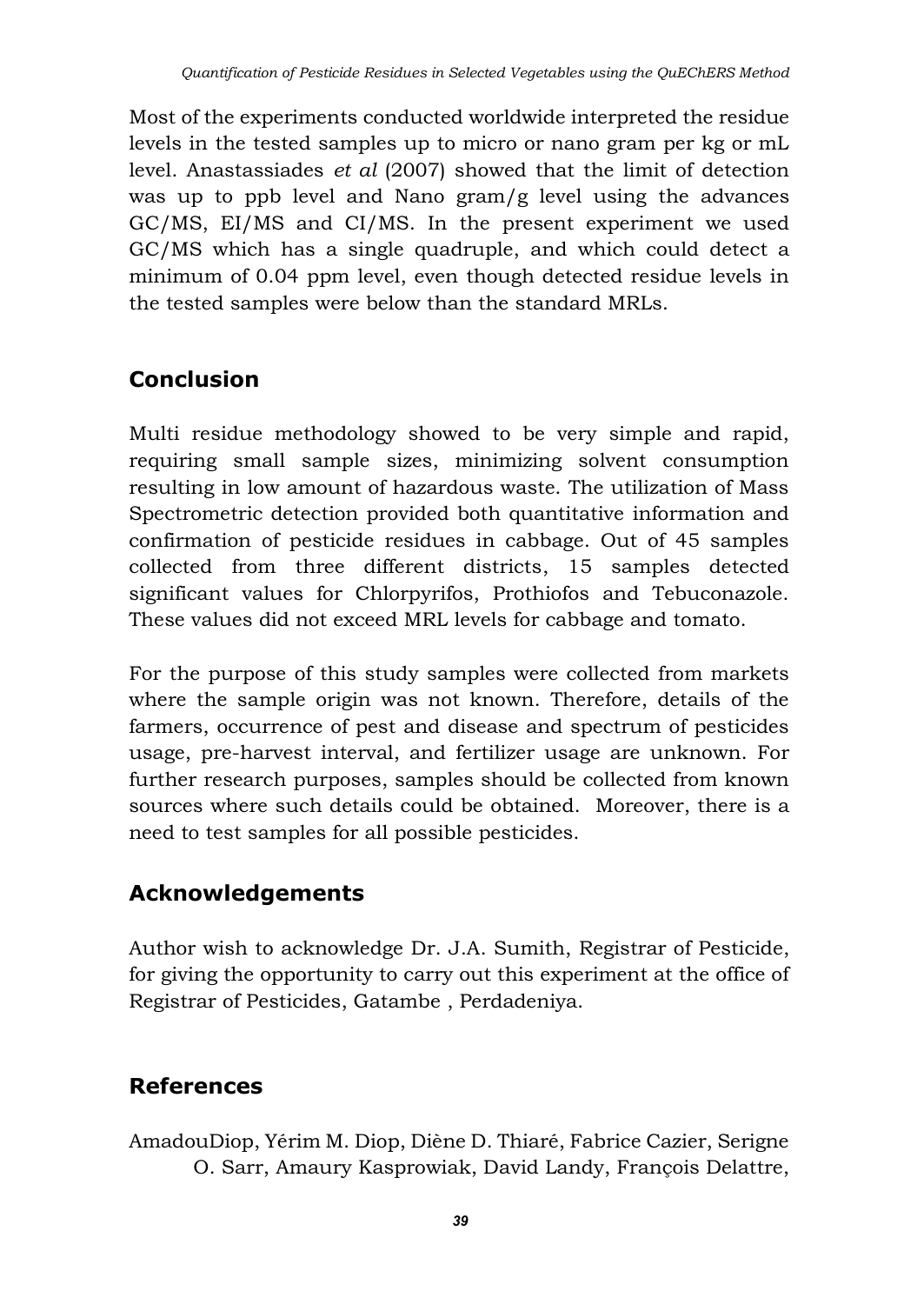2016 Monitoring survey of the use patterns and pesticide residues on vegetables in the Niayes zone, Senegal. Chemosphere, 144, 1715-1721 <https://doi.org/10.1016/j.chemosphere.2015.10.058>

- Anastassiades M, Scherbaum E, Tasdelen B, Stajnbaher D, 2007Recent developments in QuEChERS methodology for pesticide multiresidue analysis. Pesticide Chemistry. Crop Protection, Public Health, Environmental Safety; edited by H Ohkawa, H Miyagawa and PW Lee; WILEY-VCH Verlag GmbH & Co. KGaA, Weinheim
- AOAC International, 2011. AOAC Official Method 2007.01 Pesticide Residues in Foods by Acetonitrile Extraction and Partitioning with Magnesium Sulphate. Official Methods of Analysis of AOAC International, 90(2), 17 – 26
- Blankson G. K. P., Osei-Fosu, E. A., Adeendze, D., Ashie 2016 Contamination levels of organophosphorus and synthetic pyrethroid pesticides in vegetables marketed in Accra, Ghana. Food Control, 68, 174-180. <https://doi.org/10.1016/j.foodcont.2016.03.045>
- Camino-Sánchez F. J, A. Zafra-Gómez, J. Ruiz-García, R. Bermúdez Peinado, O. Ballesteros, A. Navalon, José L. Vílchez. 2011 UNE-EN ISO/IEC 17025:2005 accredited method for the determination of 121 pesticide residues in fruits and vegetables by gas chromatography–tandem mass spectrometry Journal of Food Composition and Analysis, 24, 3, 427-440, <https://doi.org/10.1016/j.jfca.2010.11.009>
- DEPARTMENT OF AGRICULTURE 2011, Pesticide Statistics of the Office of the Registrar, Office of the Registrar of Pesticides, Department of Agriculture, Peradeniya, Sri Lanka.
- DEPARTMENT OF AGRICULTURE 2012, Pesticide Statistics of the Office of the Registrar, Office of the Registrar of Pesticides, Department of Agriculture, Peradeniya, Sri Lanka.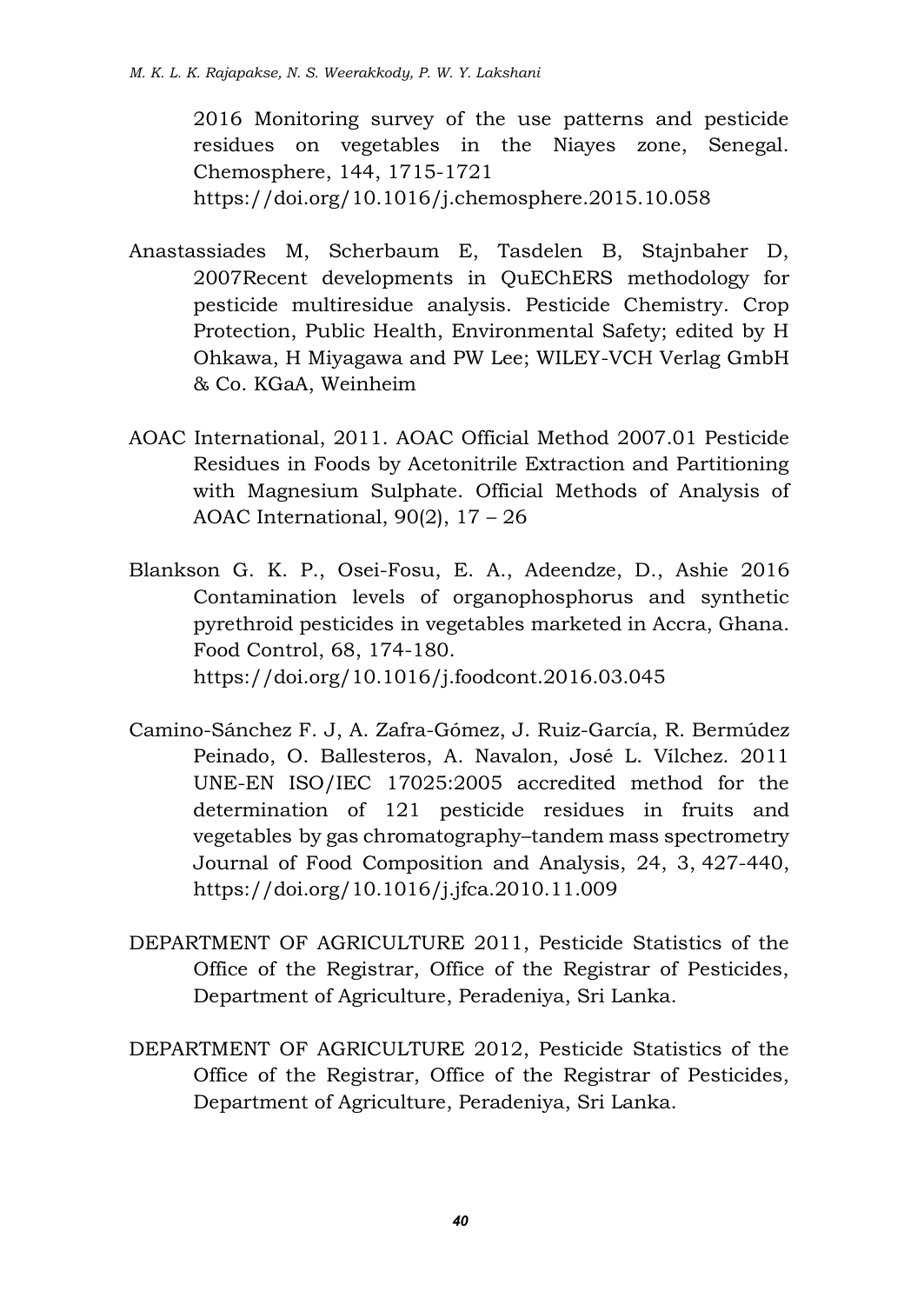- DEPARTMENT OF AGRICULTURE 2013, Pesticide Statistics of the Office of the Registrar, Office of the Registrar of Pesticides, Department of Agriculture, Peradeniya, Sri Lanka.
- DEPARTMENT OF AGRICULTURE 2014, Pesticide Statistics of the Office of the Registrar, Office of the Registrar of Pesticides, Department of Agriculture, Peradeniya, Sri Lanka.
- DEPARTMENT OF AGRICULTURE 2015, Pesticide Statistics of the Office of the Registrar, Office of the Registrar of Pesticides, Department of Agriculture, Peradeniya, Sri Lanka.
- EwaSzpyrka, Anna Kurdziel, AnetaMatyaszek, Magdalena Podbielska, Julian Rupar, Magdalena Słowik-Borowiec. 2015Evaluation of pesticide residues in fruits and vegetables from the region of south-eastern Poland Food Control, 48, 137-142 <https://doi.org/10.1016/j.foodcont.2014.05.039>
- GözdeTürközBakırcı, DilekBengüYamanAcay, FatihBakırcı, SemihÖtleş.2014Pesticide residues in fruits and vegetables fr om the Aegean region, Turkey Food Chemistry, 160, 379-392 <https://doi.org/10.1016/j.foodchem.2014.02.051>
- KoesukwiwatUrairat, Steven J. Lehotay, Natchanun Leepipatpiboon 2011 Fast, low-pressure gas chromatography triple quadrupole tandem mass spectrometry for analysis of 150 Pesticide residues in fruits and vegetables. Journal of Chromatography A, 1218, 39, 287039-7050 <https://doi.org/10.1016/j.chroma.2011.07.094>
- Nguyen, T. D., Yu, J. E., Lee, D. M., Lee, G. H. (2008) A multiresidue method for the determination of 107 pesticides in cabbage and radish using QuEChERS sample preparation method and gas chromatography mass spectrometry. Food Chemistry, 110(1), pp.207–213. <https://doi.org/10.1016/j.foodchem.2008.01.036>
- Sumith. J 2005, International Code of Conduct on Distribution and Use of Pesticide, Regional Workshop on International Code of Conduct on the Distribution and Use of Pesticides, Bangkok.